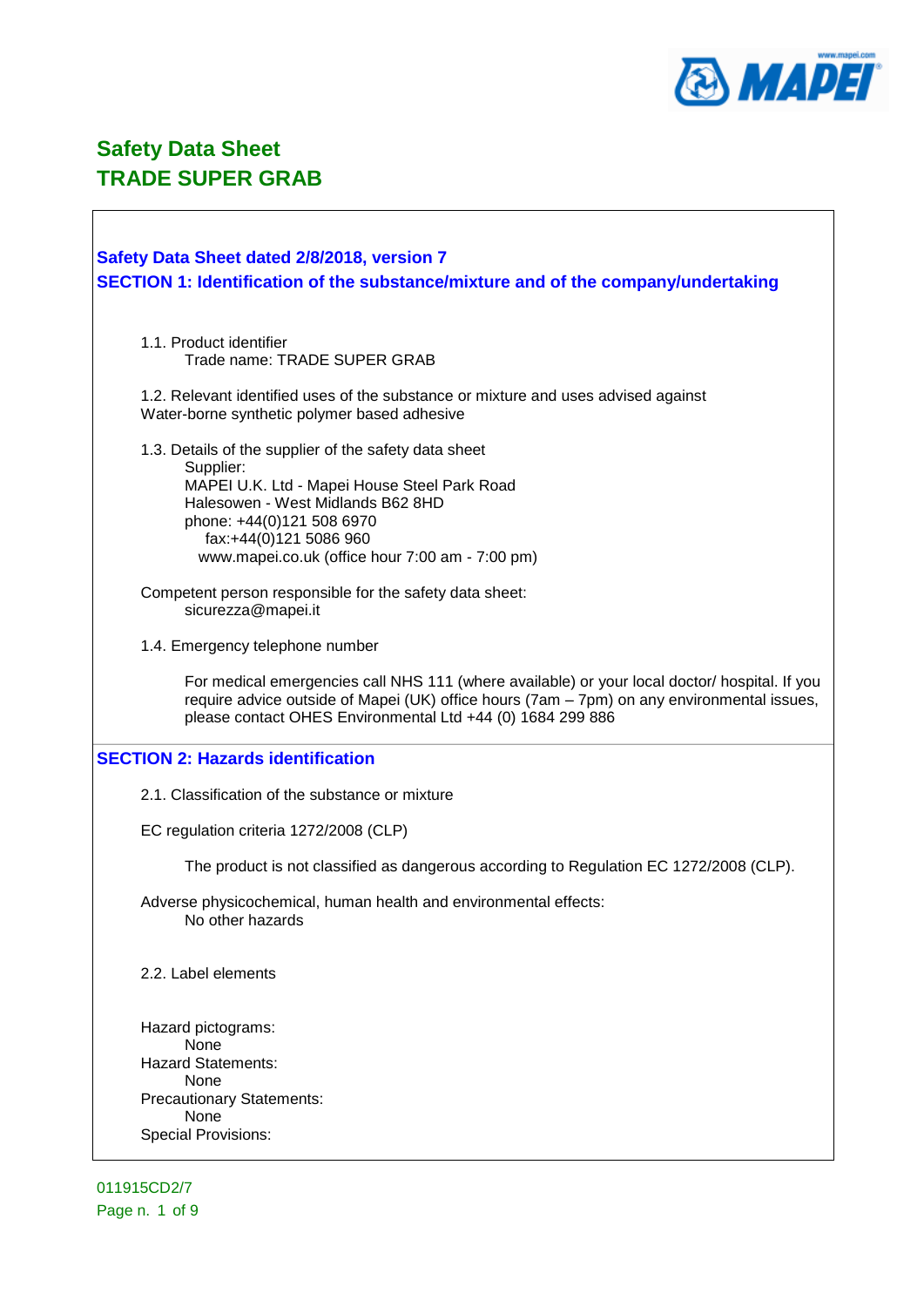

| EUH210 Safety data sheet available on request.<br>Contains                                                                                                                                                                                                                                                                             |
|----------------------------------------------------------------------------------------------------------------------------------------------------------------------------------------------------------------------------------------------------------------------------------------------------------------------------------------|
| 1,2-benzisothiazol-3(2H)-one : May produce an allergic reaction.                                                                                                                                                                                                                                                                       |
| The product is not classified as dangerous according to Regulation EC 1272/2008 (CLP).<br>Special provisions according to Annex XVII of REACH and subsequent amendments:<br>None<br>2.3. Other hazards<br>vPvB Substances: None - PBT Substances: None<br>Other Hazards:<br>No other hazards                                           |
| <b>SECTION 3: Composition/information on ingredients</b><br>3.1. Substances<br>N.A.                                                                                                                                                                                                                                                    |
| 3.2. Mixtures                                                                                                                                                                                                                                                                                                                          |
| Hazardous components within the meaning of the CLP regulation and related classification:<br>$>= 2.5\% - < 4.99\%$ free crystalline silica (Ø >10 µ)<br>CAS: 14808-60-7, EC: 238-878-4<br>The product is not classified as dangerous according to Regulation EC 1272/2008 (CLP).                                                       |
| >= 0.005% - < 0.01% 1,2-benzisothiazol-3(2H)-one<br>Index number: 613-088-00-6, CAS: 2634-33-5, EC: 220-120-9<br>3.1/2/Inhal Acute Tox. 2 H330<br>◇                                                                                                                                                                                    |
| 3.2/2 Skin Irrit. 2 H315                                                                                                                                                                                                                                                                                                               |
| 3.3/1 Eye Dam. 1 H318                                                                                                                                                                                                                                                                                                                  |
| 4.1/C2 Aquatic Chronic 2 H411                                                                                                                                                                                                                                                                                                          |
| 3.4.2/1 Skin Sens. 1 H317                                                                                                                                                                                                                                                                                                              |
| 4.1/A1 Aquatic Acute 1 H400                                                                                                                                                                                                                                                                                                            |
| 3.1/4/Oral Acute Tox. 4 H302                                                                                                                                                                                                                                                                                                           |
| <b>SECTION 4: First aid measures</b><br>4.1. Description of first aid measures<br>In case of skin contact:<br>Wash with plenty of water and soap.<br>In case of eyes contact:<br>In case of contact with eyes, rinse immediately with plenty of water and seek medical advice.<br>Wash immediately with water for at least 10 minutes. |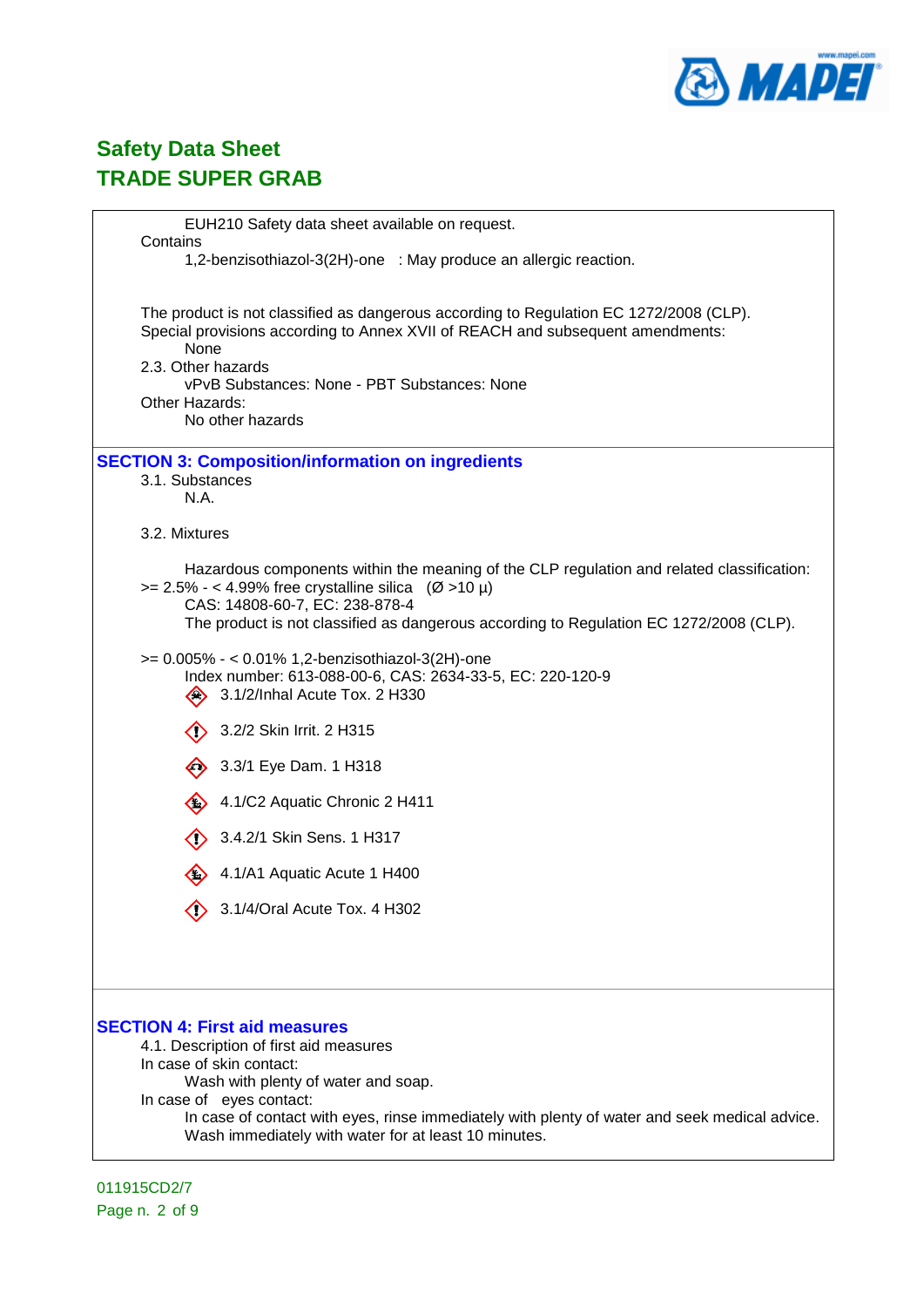

In case of Ingestion: Do not under any circumstances induce vomiting. OBTAIN A MEDICAL EXAMINATION IMMEDIATELY. A suspension of activated charcoal in water, or petrolium jelly may be administered. Wash the mouth thoroughly and drink plenty of water. In case of disease consult a physician immediately and present this safety-data sheet. In case of Inhalation: Remove casualty to fresh air and keep warm and at rest. 4.2. Most important symptoms and effects, both acute and delayed No specific hazards are encountered under normal product use. 4.3. Indication of any immediate medical attention and special treatment needed Treatment: (see paragraph 4.1) **SECTION 5: Firefighting measures** 5.1. Extinguishing media Suitable extinguishing media: Water. CO2 or Dry chemical fire extinguisher. Extinguishing media which must not be used for safety reasons: None in particular. 5.2. Special hazards arising from the substance or mixture The product does not present a fire hazard Do not inhale explosion and combustion gases. The original ingredients or unidentified toxic and/or irritant compounds may be present in the combustion fumes. 5.3. Advice for firefighters Use suitable breathing apparatus . Collect contaminated fire extinguishing water separately. This must not be discharged into drains. Move undamaged containers from immediate hazard area if it can be done safely. **SECTION 6: Accidental release measures** 6.1. Personal precautions, protective equipment and emergency procedures Wear personal protection equipment. Remove persons to safety. See protective measures under point 7 and 8. 6.2. Environmental precautions Limit leakages with earth or sand. Do not allow to enter into soil/subsoil. Do not allow to enter into surface water or drains. Retain contaminated washing water and dispose it. In case of gas escape or of entry into waterways, soil or drains, inform the responsible authorities. Suitable material for taking up: absorbing material, organic, sand 6.3. Methods and material for containment and cleaning up After the product has been recovered, rinse the area and materials involved with water. Suitable material for taking up: absorbing material, organic, sand Wash with plenty of water. Retain contaminated washing water and dispose it. 6.4. Reference to other sections See also section 8 and 13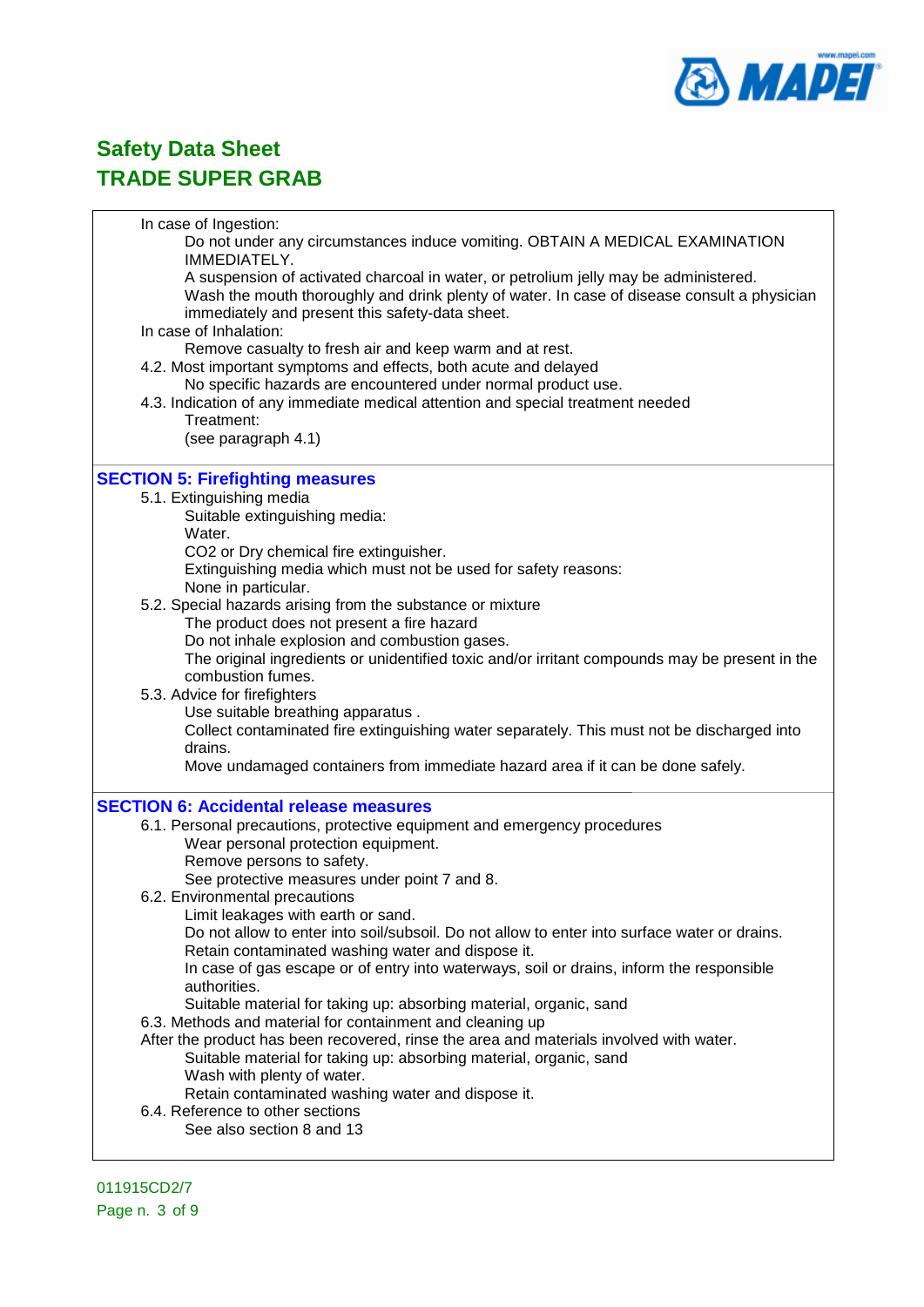

 $\overline{\phantom{a}}$ 

### **Safety Data Sheet TRADE SUPER GRAB**

 $\Gamma$ 

| <b>SECTION 7: Handling and storage</b>                                                                                                                                                      |
|---------------------------------------------------------------------------------------------------------------------------------------------------------------------------------------------|
| 7.1. Precautions for safe handling                                                                                                                                                          |
| Avoid contact with skin and eyes, inhalation of vapours and mists.                                                                                                                          |
| Do not eat or drink while working.                                                                                                                                                          |
| See also section 8 for recommended protective equipment.                                                                                                                                    |
| 7.2. Conditions for safe storage, including any incompatibilities                                                                                                                           |
| Keep away from food, drink and feed.                                                                                                                                                        |
| Incompatible materials:                                                                                                                                                                     |
| None in particular.                                                                                                                                                                         |
| Instructions as regards storage premises:<br>Adequately ventilated premises.                                                                                                                |
| Store above 5°C.                                                                                                                                                                            |
| 7.3. Specific end use(s)                                                                                                                                                                    |
| None in particular                                                                                                                                                                          |
|                                                                                                                                                                                             |
|                                                                                                                                                                                             |
| <b>SECTION 8: Exposure controls/personal protection</b>                                                                                                                                     |
| 8.1. Control parameters                                                                                                                                                                     |
| free crystalline silica $(Ø > 10 \mu) - CAS$ : 14808-60-7                                                                                                                                   |
| ACGIH - TWA(8h): 0.025 mg/m3 - Notes: (R), A2 - Pulm fibrosis, lung cancer                                                                                                                  |
| <b>DNEL Exposure Limit Values</b><br>N.A.                                                                                                                                                   |
| <b>PNEC Exposure Limit Values</b>                                                                                                                                                           |
| N.A.                                                                                                                                                                                        |
| 8.2. Exposure controls                                                                                                                                                                      |
| Eye protection:                                                                                                                                                                             |
| Not needed for normal use. Anyway, operate according good working practices.                                                                                                                |
| Protection for skin:                                                                                                                                                                        |
| No special precaution must be adopted for normal use.                                                                                                                                       |
| Not needed for normal use.                                                                                                                                                                  |
| Respiratory protection:                                                                                                                                                                     |
| Not needed for normal use.                                                                                                                                                                  |
|                                                                                                                                                                                             |
|                                                                                                                                                                                             |
| Personal Protective Equipment should comply with relevant CE standards (as EN 374 for gloves<br>and EN 166 for goggles), correctly maintained and stored. Consult the supplier to check the |
| suitability of equipment against specific chemicals and for user information.                                                                                                               |
|                                                                                                                                                                                             |
|                                                                                                                                                                                             |
| Thermal Hazards:                                                                                                                                                                            |
| <b>None</b>                                                                                                                                                                                 |
| Environmental exposure controls:                                                                                                                                                            |
| None                                                                                                                                                                                        |
| Appropriate engineering controls:                                                                                                                                                           |
| None                                                                                                                                                                                        |
|                                                                                                                                                                                             |
|                                                                                                                                                                                             |
| <b>SECTION 9: Physical and chemical properties</b>                                                                                                                                          |
| 9.1. Information on basic physical and chemical properties                                                                                                                                  |
|                                                                                                                                                                                             |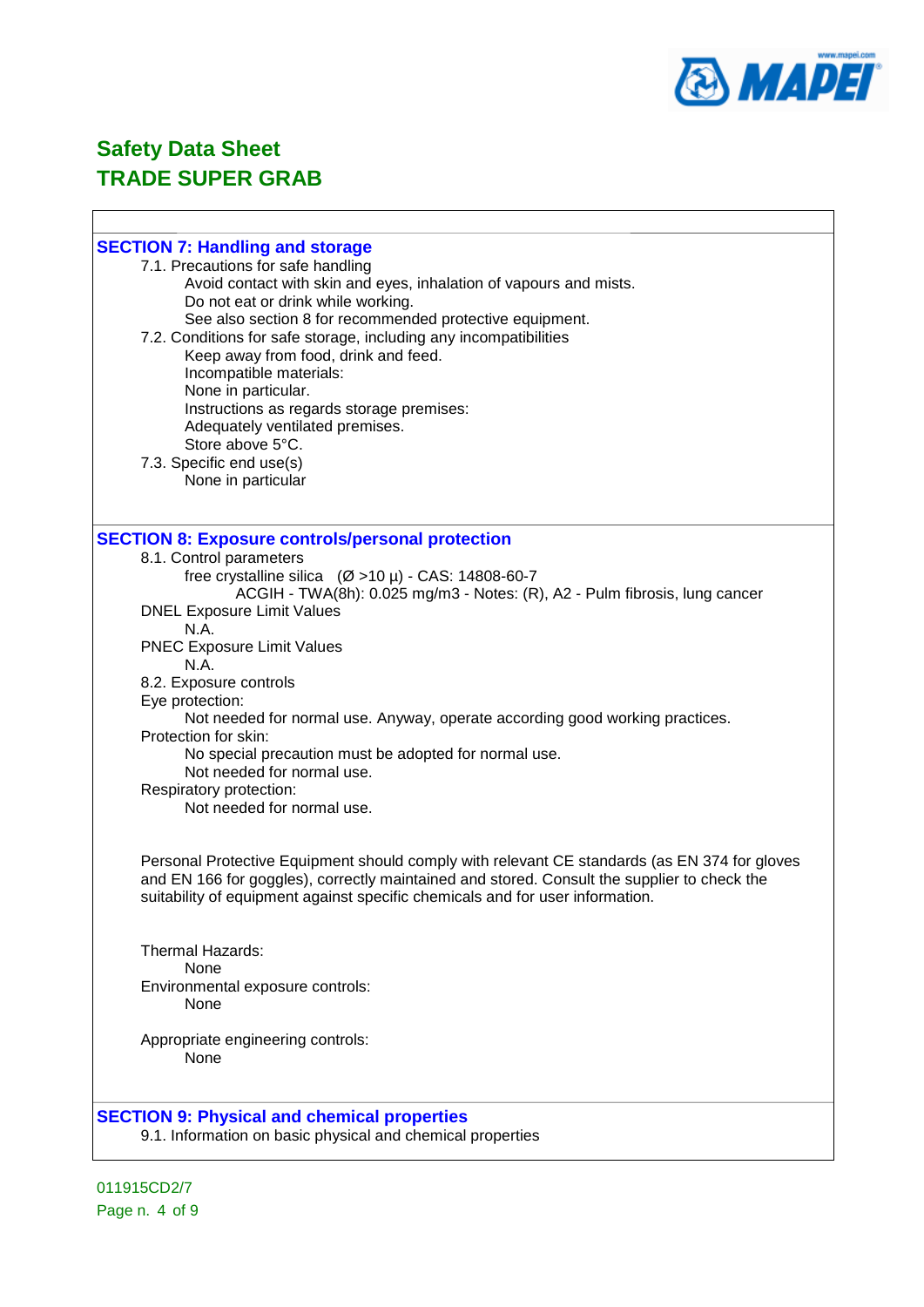

| Appearance:                                                       | paste                                                                                                  |
|-------------------------------------------------------------------|--------------------------------------------------------------------------------------------------------|
| Colour:                                                           | white                                                                                                  |
| Odour:                                                            | typical                                                                                                |
| Odour threshold:                                                  | N.A.                                                                                                   |
| pH:                                                               | 9,5                                                                                                    |
| Melting point / freezing point:                                   | N.A.                                                                                                   |
| Initial boiling point and boiling range:                          | 100 °C                                                                                                 |
| Solid/gas flammability:                                           | N.A.                                                                                                   |
| Upper/lower flammability or explosive limits:                     | N.A.                                                                                                   |
| Vapour density:                                                   | Not determined                                                                                         |
| Flash point:                                                      | $==$ °C                                                                                                |
| Evaporation rate:                                                 | Not determined                                                                                         |
| Vapour pressure:                                                  | Not determined                                                                                         |
| Relative density:                                                 | 1,6 g/cm <sup>3</sup> (23 $^{\circ}$ C)                                                                |
| Vapour density (air=1):                                           | Not determined                                                                                         |
| Solubility in water:                                              | dispersible                                                                                            |
| Solubility in oil:                                                | insoluble                                                                                              |
| Viscosity:                                                        | 1000000-1300000 mPa.s (23°C)                                                                           |
| Auto-ignition temperature:                                        | $=$ $^{\circ}$ C - No explosive or spontaneous ignition in contact with                                |
|                                                                   | air at room temperature                                                                                |
| Explosion limits(by volume):                                      | $==$                                                                                                   |
| Decomposition temperature:                                        | N.A.                                                                                                   |
|                                                                   | Partition coefficient (n-octanol/water): N.A. - This product is a mixture                              |
| Explosive properties:                                             | $== - No$ components with explosive properties                                                         |
| Oxidizing properties:                                             | N.A. - No component with oxidizing properties                                                          |
| 9.2. Other information                                            |                                                                                                        |
| No additional information                                         |                                                                                                        |
| <b>SECTION 10: Stability and reactivity</b>                       |                                                                                                        |
| 10.1. Reactivity                                                  |                                                                                                        |
| Stable under normal conditions                                    |                                                                                                        |
| 10.2. Chemical stability                                          |                                                                                                        |
| Stable under normal conditions                                    |                                                                                                        |
| 10.3. Possibility of hazardous reactions                          |                                                                                                        |
| None                                                              |                                                                                                        |
| 10.4. Conditions to avoid                                         |                                                                                                        |
| Stable under normal conditions.                                   |                                                                                                        |
| 10.5. Incompatible materials                                      |                                                                                                        |
| None in particular.                                               |                                                                                                        |
| 10.6. Hazardous decomposition products                            |                                                                                                        |
| None.                                                             |                                                                                                        |
|                                                                   |                                                                                                        |
| <b>SECTION 11: Toxicological information</b>                      |                                                                                                        |
| 11.1. Information on toxicological effects                        |                                                                                                        |
| Route(s) of entry:                                                |                                                                                                        |
| Ingestion:<br>Yes                                                 |                                                                                                        |
| Inhalation:<br>No                                                 |                                                                                                        |
| <b>No</b><br>Contact:                                             |                                                                                                        |
|                                                                   | There is no toxicological data available on the mixture. Consider the individual concentration of each |
|                                                                   |                                                                                                        |
|                                                                   |                                                                                                        |
| The following tests refer to a mixture with a similar composition | component to assess toxicological effects resulting from exposure to the mixture.                      |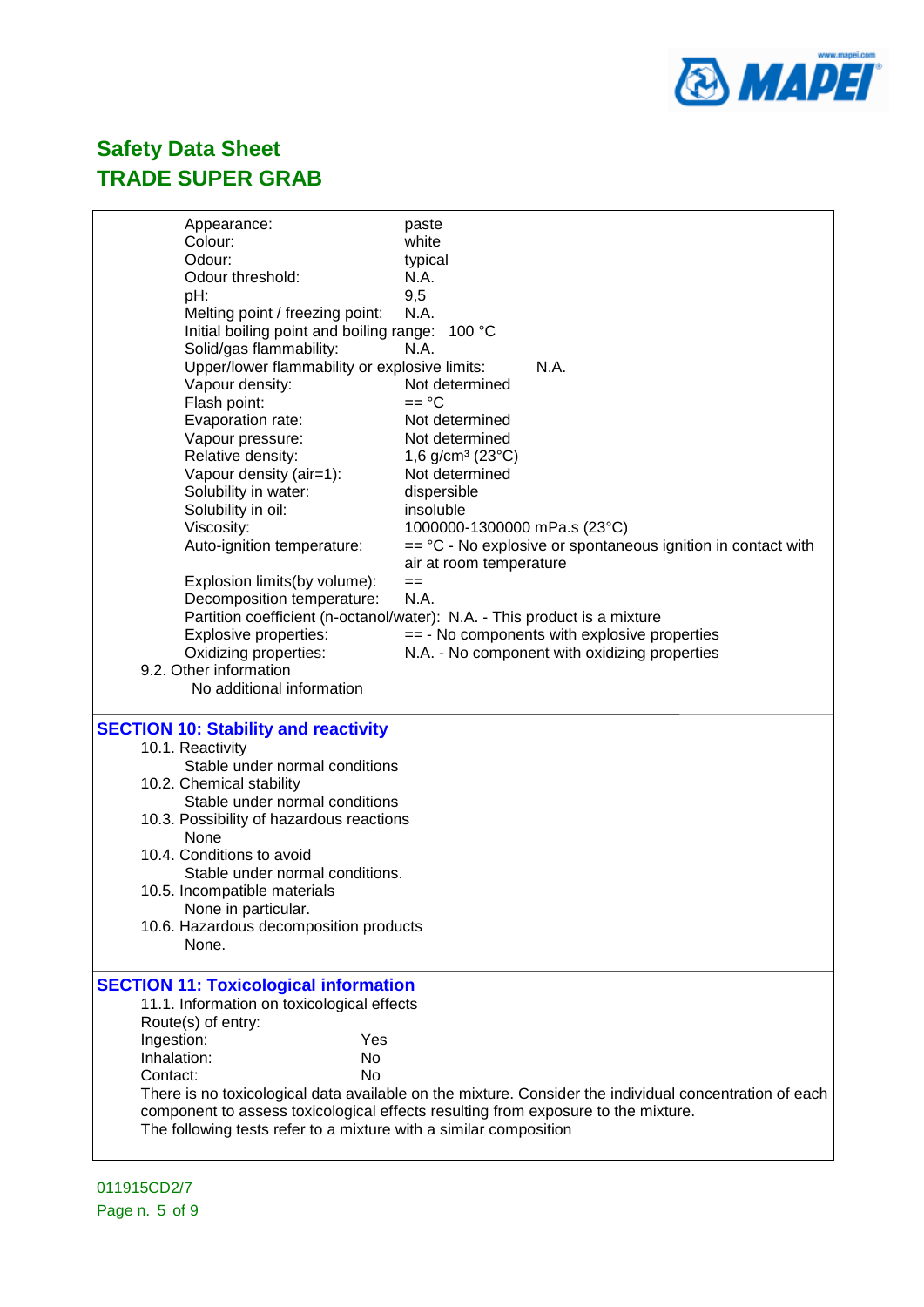

| Toxicological information on main components of the mixture:                                           |
|--------------------------------------------------------------------------------------------------------|
| Toxicological information of the product:                                                              |
| N.A.                                                                                                   |
| Toxicological information of the main substances found in the product:                                 |
| free crystalline silica $(Ø > 10 \mu)$ - CAS: 14808-60-7                                               |
| a) acute toxicity:                                                                                     |
| Test: LD50 - Route: Oral > 2000 mg/kg                                                                  |
|                                                                                                        |
| Test: LD50 - Route: Skin > 2000 mg/kg                                                                  |
|                                                                                                        |
| <b>Corrosive/Irritating Properties:</b>                                                                |
| Eye:                                                                                                   |
| The product can cause a temporary irritation by contact.                                               |
| Cancerogenic Effects:                                                                                  |
| No effects are known.                                                                                  |
| Mutagenic Effects:                                                                                     |
| No effects are known.                                                                                  |
| Teratogenic Effects:                                                                                   |
| No effects are known.                                                                                  |
| If not differently specified, the information required in Regulation (EU)2015/830 listed below must be |
| considered as N.A.:                                                                                    |
| a) acute toxicity                                                                                      |
| b) skin corrosion/irritation                                                                           |
| c) serious eye damage/irritation                                                                       |
| d) respiratory or skin sensitisation                                                                   |
|                                                                                                        |
| e) germ cell mutagenicity                                                                              |
| f) carcinogenicity                                                                                     |
| g) reproductive toxicity                                                                               |
| h) STOT-single exposure                                                                                |
| i) STOT-repeated exposure                                                                              |
| j) aspiration hazard                                                                                   |
|                                                                                                        |
| <b>SECTION 12: Ecological information</b>                                                              |
| 12.1. Toxicity                                                                                         |
| Adopt good industrial practices, so that the product is not released into the environment.             |
| Biodegradability: no data available on the preparation.                                                |
| 1,2-benzisothiazol-3(2H)-one - CAS: 2634-33-5                                                          |
| a) Aquatic acute toxicity:                                                                             |
| Endpoint: EC50 - Species: Daphnia = 3.27 mg/l - Duration h: 48                                         |
| Endpoint: EC50 - Species: Algae = $0.11$ mg/l - Duration h: 72                                         |
| Endpoint: LC50 - Species: Fish = 1.6 mg/l - Duration h: 96                                             |
| b) Aquatic chronic toxicity:                                                                           |
| Endpoint: NOEC - Species: Fish = 0.21 mg/l - Notes: 28 d                                               |
| Endpoint: NOEC - Species: Daphnia = 1.2 mg/l - Notes: 21 d                                             |
| c) Bacteria toxicity:                                                                                  |
| Endpoint: EC50 - Species: $19126 = 13$ mg/l - Duration h: 3                                            |
|                                                                                                        |
| 12.2. Persistence and degradability                                                                    |
| N.A.                                                                                                   |
| 12.3. Bioaccumulative potential                                                                        |
| N.A.                                                                                                   |
| 12.4. Mobility in soil                                                                                 |
| N.A.                                                                                                   |
| 12.5. Results of PBT and vPvB assessment                                                               |
|                                                                                                        |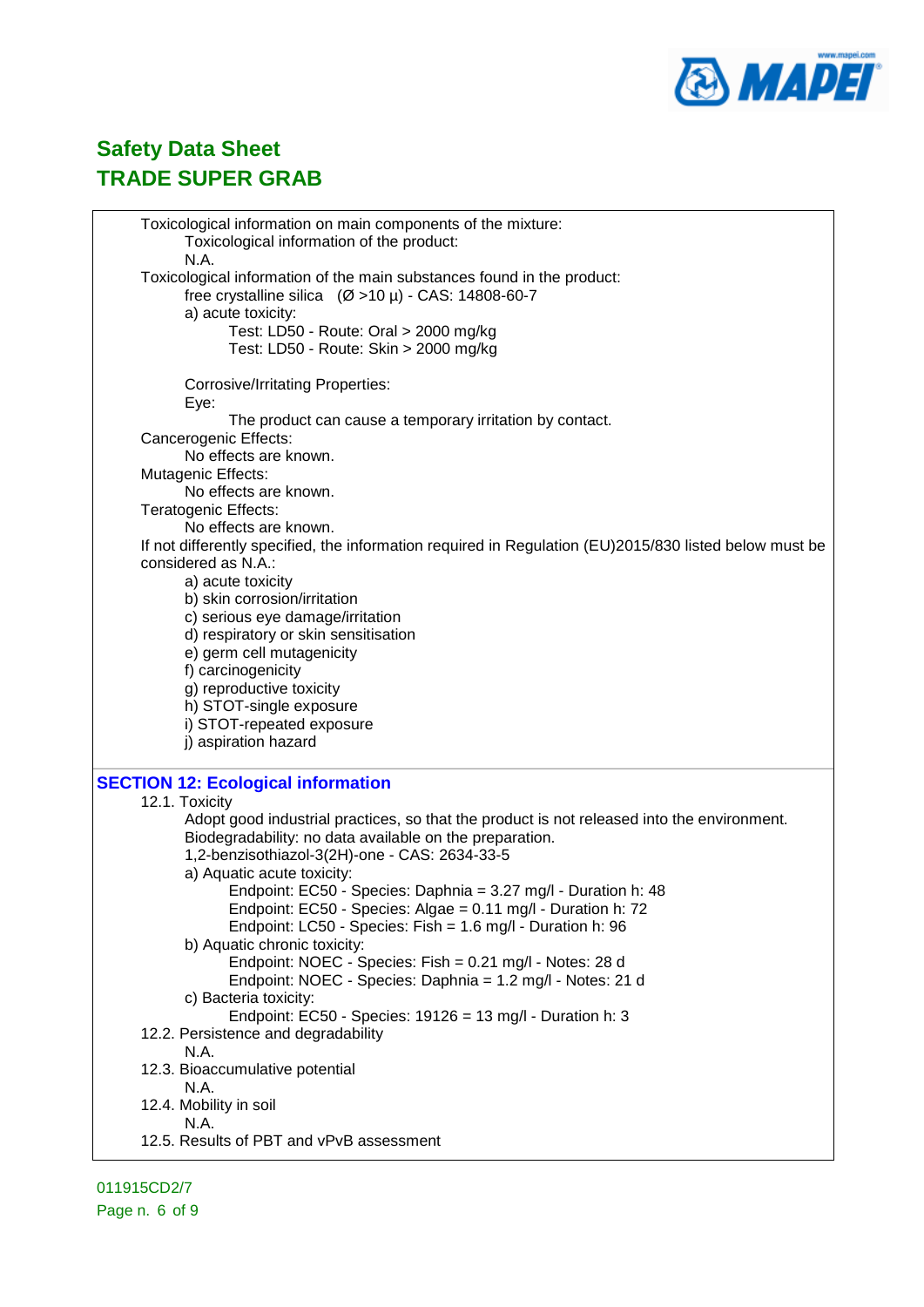

|                                         | vPvB Substances: None - PBT Substances: None<br>12.6. Other adverse effects                             |                                                                                                      |  |  |  |
|-----------------------------------------|---------------------------------------------------------------------------------------------------------|------------------------------------------------------------------------------------------------------|--|--|--|
|                                         | None                                                                                                    |                                                                                                      |  |  |  |
|                                         | Not available data on the mixture                                                                       |                                                                                                      |  |  |  |
|                                         |                                                                                                         |                                                                                                      |  |  |  |
|                                         |                                                                                                         |                                                                                                      |  |  |  |
|                                         | <b>SECTION 13: Disposal considerations</b>                                                              |                                                                                                      |  |  |  |
|                                         | 13.1. Waste treatment methods                                                                           |                                                                                                      |  |  |  |
|                                         | Recover if possible. In so doing, comply with the local and national regulations currently in<br>force. |                                                                                                      |  |  |  |
|                                         | 91/156/EEC, 91/689/EEC, 94/62/EC and subsequent amendments.                                             |                                                                                                      |  |  |  |
|                                         | Disposal of hardened product (EC waste code) :                                                          | 08 01 10                                                                                             |  |  |  |
|                                         | Disposal of not hardened product (EC waste code) :                                                      | 08 01 14                                                                                             |  |  |  |
|                                         |                                                                                                         | The suggested European waste code is just based on the composition of the product.                   |  |  |  |
|                                         | According to the specific process or application field a different waste code may be<br>necessary.      |                                                                                                      |  |  |  |
|                                         |                                                                                                         |                                                                                                      |  |  |  |
|                                         | <b>SECTION 14: Transport information</b>                                                                |                                                                                                      |  |  |  |
|                                         | 14.1. UN number                                                                                         |                                                                                                      |  |  |  |
|                                         | Not classified as dangerous in the meaning of transport regulations.<br><b>UN Number:</b>               |                                                                                                      |  |  |  |
|                                         | 14.2. UN proper shipping name                                                                           |                                                                                                      |  |  |  |
|                                         | N.A.                                                                                                    |                                                                                                      |  |  |  |
|                                         | 14.3. Transport hazard class(es)                                                                        |                                                                                                      |  |  |  |
|                                         | Rail/Road(RID/ADR):                                                                                     | no dangerous good                                                                                    |  |  |  |
|                                         | Air (ICAO/IATA):<br>Sea (IMO/IMDG):                                                                     | no dangerous good<br>no dangerous good                                                               |  |  |  |
|                                         | N.A.                                                                                                    |                                                                                                      |  |  |  |
|                                         | 14.4. Packing group                                                                                     |                                                                                                      |  |  |  |
|                                         | N.A.                                                                                                    |                                                                                                      |  |  |  |
|                                         | 14.5. Environmental hazards                                                                             |                                                                                                      |  |  |  |
|                                         | No<br>Marine pollutant:<br>N.A.                                                                         |                                                                                                      |  |  |  |
|                                         | 14.6. Special precautions for user                                                                      |                                                                                                      |  |  |  |
|                                         | N.A.                                                                                                    |                                                                                                      |  |  |  |
|                                         | 14.7. Transport in bulk according to Annex II of Marpol and the IBC Code                                |                                                                                                      |  |  |  |
|                                         | No                                                                                                      |                                                                                                      |  |  |  |
|                                         | <b>SECTION 15: Regulatory information</b>                                                               | 15.1. Safety, health and environmental regulations/legislation specific for the substance or mixture |  |  |  |
|                                         | Dir. 98/24/EC (Risks related to chemical agents at work)                                                |                                                                                                      |  |  |  |
|                                         | Dir. 2000/39/EC (Occupational exposure limit values)                                                    |                                                                                                      |  |  |  |
|                                         | Regulation (EC) n. 1907/2006 (REACH)                                                                    |                                                                                                      |  |  |  |
|                                         | Regulation (EC) n. 1272/2008 (CLP)                                                                      |                                                                                                      |  |  |  |
|                                         | Regulation (EC) n. 790/2009 (ATP 1 CLP) and (EU) n. 758/2013<br>Regulation (EU) 2015/830                |                                                                                                      |  |  |  |
|                                         | Regulation (EU) n. 286/2011 (ATP 2 CLP)                                                                 |                                                                                                      |  |  |  |
|                                         | Regulation (EU) n. 618/2012 (ATP 3 CLP)                                                                 |                                                                                                      |  |  |  |
|                                         | Regulation (EU) n. 487/2013 (ATP 4 CLP)                                                                 |                                                                                                      |  |  |  |
| Regulation (EU) n. 944/2013 (ATP 5 CLP) |                                                                                                         |                                                                                                      |  |  |  |
|                                         |                                                                                                         |                                                                                                      |  |  |  |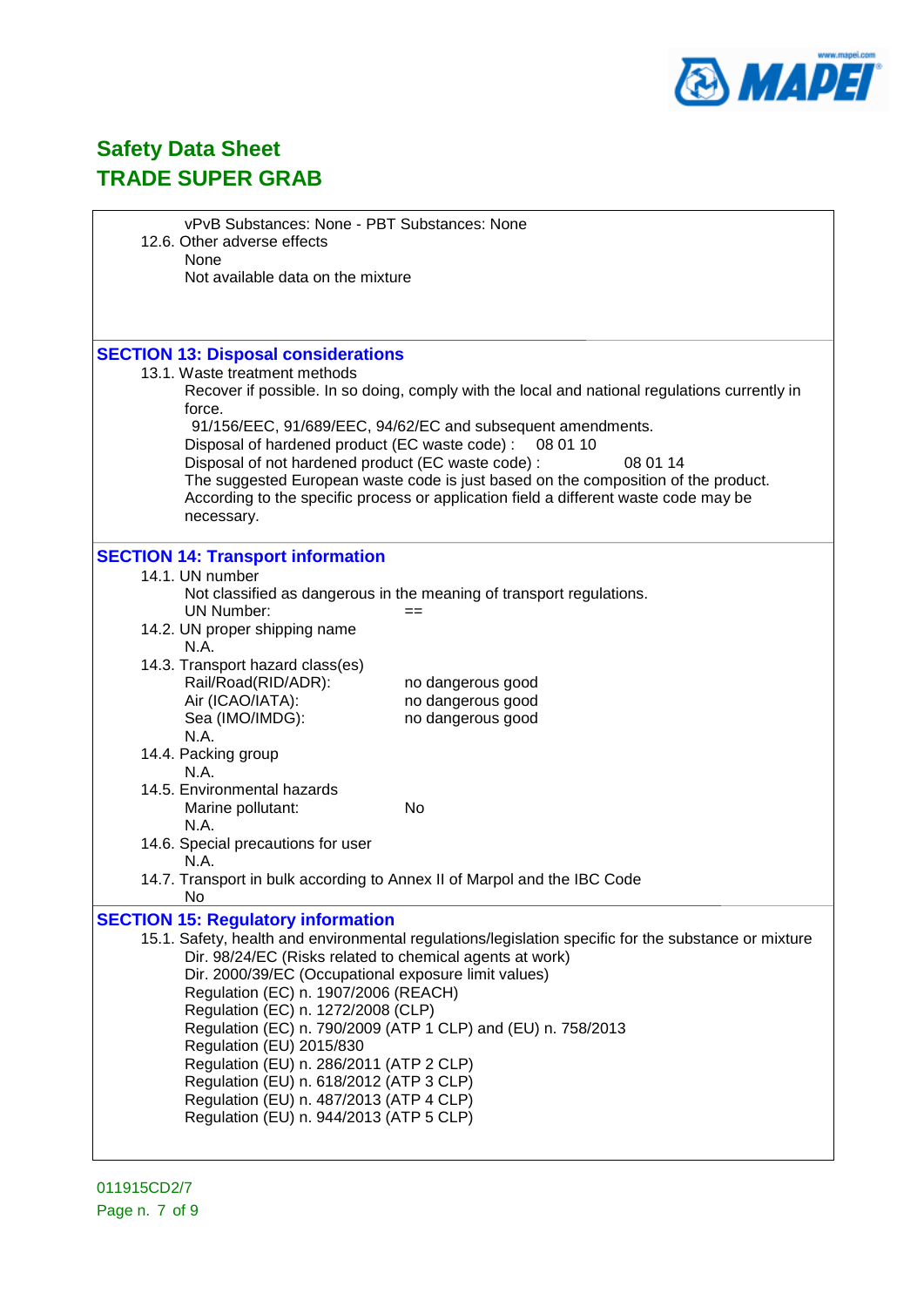

Restrictions related to the product or the substances contained according to Annex XVII Regulation (EC) 1907/2006 (REACH) and subsequent modifications: Restrictions related to the product: No restriction. Restrictions related to the substances contained: No restriction. Legislative Decree no. 81 of the 9th of April 2008 Title XI "Dangerous substances - Chapter I - Protection against chemical agents" Directive 2000/39/CE and s.m.i. (Professional threshold limit) Legislative Decree no. 152 of the 3rd of April 2006 and subsequent modifications and additions. (Environmental regulations) Directive 105/2003/CE (Seveso III): N.A. ADR Agreement – IMDG Code – IATA Regulation VOC (2004/42/EC) : N.A. g/l Provisions related to directive EU 2012/18 (Seveso III): Seveso III category according to Annex 1, part 1 None 15.2. Chemical safety assessment No **SECTION 16: Other information** Text of phrases referred to under heading 3: H330 Fatal if inhaled. H315 Causes skin irritation. H318 Causes serious eye damage. H411 Toxic to aquatic life with long lasting effects. H317 May cause an allergic skin reaction. H400 Very toxic to aquatic life. H302 Harmful if swallowed. Paragraphs modified from the previous revision: SECTION 16: Other information This document was prepared by a competent person who has received appropriate training. Main bibliographic sources: NIOSH - Registry of toxic effects of chemical substances ECDIN - Environmental Chemicals Data and Information Network - Joint Research Centre, Commission of the European Communities The information contained herein is based on our state of knowledge at the above-specified date. It refers solely to the product indicated and constitutes no guarantee of particular quality. It is the duty of the user to ensure that this information is appropriate and complete with respect to the specific use intended. This MSDS cancels and replaces any preceding release. ADR: European Agreement concerning the International Carriage of Dangerous Goods by Road.